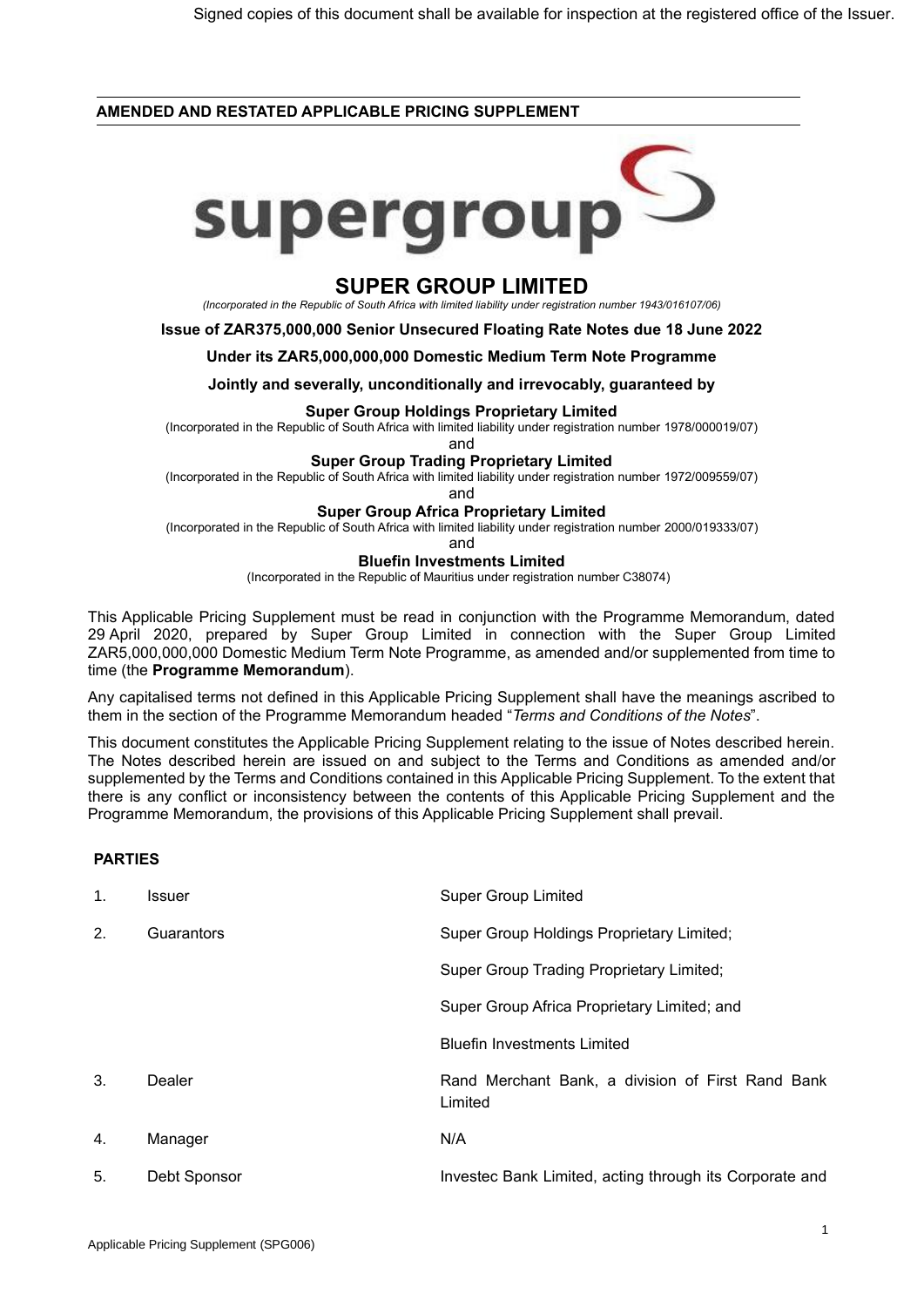|                                         |                           | Institutional Banking division                                                                   |  |  |
|-----------------------------------------|---------------------------|--------------------------------------------------------------------------------------------------|--|--|
| 6.                                      | Paying Agent              | <b>Super Group Limited</b>                                                                       |  |  |
|                                         | <b>Specified Address</b>  | 27 Impala Road, Chislehurston, Sandton, Johannesburg,<br>2196, South Africa                      |  |  |
| 7.                                      | <b>Calculation Agent</b>  | <b>Super Group Limited</b>                                                                       |  |  |
|                                         | <b>Specified Address</b>  | 27 Impala Road, Chislehurston, Sandton, Johannesburg,<br>2196, South Africa                      |  |  |
| 8.                                      | <b>Transfer Agent</b>     | <b>Super Group Limited</b>                                                                       |  |  |
|                                         | <b>Specified Address</b>  | 27 Impala Road, Chislehurston, Sandton, Johannesburg,<br>2196, South Africa                      |  |  |
| 9.                                      | <b>Issuer Agent</b>       | Rand Merchant Bank, a division of First Rand Bank<br>Limited                                     |  |  |
|                                         | <b>Specified Address</b>  | 1 Merchant Place, Cnr Fredman Drive & Rivonia Road,<br>Sandton, Johannesburg, 2196, South Africa |  |  |
| 10.                                     | Settlement Agent          | Rand Merchant Bank, a division of First Rand Bank<br>Limited                                     |  |  |
|                                         | <b>Specified Address</b>  | 1 Merchant Place, Cnr Fredman Drive & Rivonia Road,<br>Sandton, Johannesburg, 2196, South Africa |  |  |
| <b>PROVISIONS RELATING TO THE NOTES</b> |                           |                                                                                                  |  |  |
| 11.                                     | <b>Status of Notes</b>    | Senior Unsecured                                                                                 |  |  |
| 12.                                     | Series Number             | 6                                                                                                |  |  |
| 13.                                     | <b>Tranche Number</b>     | 1                                                                                                |  |  |
| 14.                                     | Aggregate Nominal Amount: |                                                                                                  |  |  |
|                                         | <b>Series</b><br>(a)      | ZAR375,000,000                                                                                   |  |  |

N/A

- (b) Tranche ZAR375,000,000
- 15. Interest **Interest**
- 16. Interest Payment Basis Floating Rate
- 17. Automatic/Optional Conversion from one Interest/Redemption/Payment Basis to another
- 
- 19. Issue Date 18 June 2019
- 20. Nominal Amount per Note ZAR1,000,000

18. Form of Notes The Notes in this Tranche are listed Notes, issued in uncertificated form and held by the CSD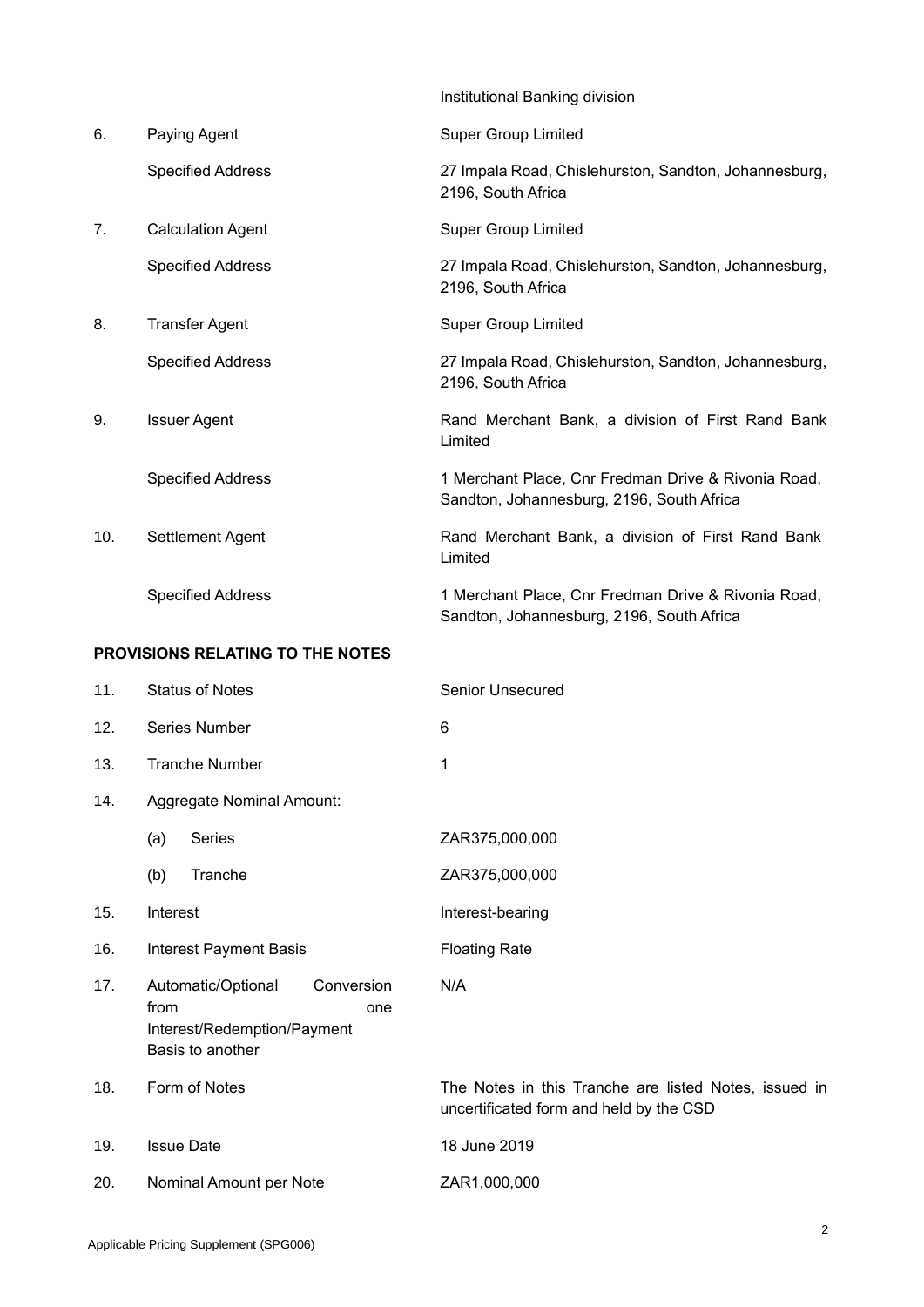| 21. | Specified Denomination            |                    |         | ZAR1,000,000                                                                                                                                                                                                                                                                                                                                                                                                                                                                                                                                                                 |
|-----|-----------------------------------|--------------------|---------|------------------------------------------------------------------------------------------------------------------------------------------------------------------------------------------------------------------------------------------------------------------------------------------------------------------------------------------------------------------------------------------------------------------------------------------------------------------------------------------------------------------------------------------------------------------------------|
| 22. | <b>Specified Currency</b>         |                    |         | <b>ZAR</b>                                                                                                                                                                                                                                                                                                                                                                                                                                                                                                                                                                   |
| 23. | <b>Issue Price</b>                |                    |         | 100%                                                                                                                                                                                                                                                                                                                                                                                                                                                                                                                                                                         |
| 24. | <b>Interest Commencement Date</b> |                    |         | 18 June 2019                                                                                                                                                                                                                                                                                                                                                                                                                                                                                                                                                                 |
| 25. | <b>Maturity Date</b>              |                    |         | 18 June 2022                                                                                                                                                                                                                                                                                                                                                                                                                                                                                                                                                                 |
| 26. | Applicable<br>Convention          | <b>Business</b>    | Day     | <b>Following Business Day</b>                                                                                                                                                                                                                                                                                                                                                                                                                                                                                                                                                |
| 27. | <b>Final Redemption Amount</b>    |                    |         | 100% of Nominal Amount                                                                                                                                                                                                                                                                                                                                                                                                                                                                                                                                                       |
| 28. | Last Day to Register              |                    |         | By 17h00 on 7 June, 7 September, 7 December and 7<br>March of each year until the Maturity Date, or if such day<br>is not a Business Day, the Business Day before each<br><b>Books Closed Period</b>                                                                                                                                                                                                                                                                                                                                                                         |
| 29. | <b>Books Closed Period(s)</b>     |                    |         | The Register will be closed from 8 June to 17 June, 8<br>September to 17 September, 8 December to 17<br>December and 8 March to 17 March (all dates inclusive)<br>of each year until the Maturity Date, or if any early<br>redemption occurs, 10 days prior to the actual<br><b>Redemption Date</b>                                                                                                                                                                                                                                                                          |
| 30. | Default Rate                      |                    |         | N/A                                                                                                                                                                                                                                                                                                                                                                                                                                                                                                                                                                          |
|     | <b>FIXED RATE NOTES</b>           |                    |         | N/A                                                                                                                                                                                                                                                                                                                                                                                                                                                                                                                                                                          |
|     | <b>FLOATING RATE NOTES</b>        |                    |         |                                                                                                                                                                                                                                                                                                                                                                                                                                                                                                                                                                              |
| 31. | Floating<br>(a)<br>Date(s)        | Interest           | Payment | 18 June, 18 September, 18 December and 18 March of<br>each year until the Maturity Date, or, if such day is not a<br>Business Day, the Business Day on which interest will be<br>paid, as determined in accordance with the Applicable<br>Business Day Convention (as specified in this Applicable<br>Pricing Supplement) with the first Floating Interest<br>Payment Date being 18 September 2019, or, if such day<br>is not a Business Day, the Business Day on which<br>interest will be paid, as determined in accordance with<br>the Applicable Business Day Convention |
|     | (b)                               | Interest Period(s) |         | From and including the applicable Floating Interest<br>Payment Date and ending on but excluding the following<br>Floating Interest Payment Date, the first Interest Period<br>commencing on the Interest Commencement Date and<br>ending the day before the next Floating Interest Payment<br>Date (each Floating Interest Payment Date as adjusted                                                                                                                                                                                                                          |

Convention)

N/A

(c) Definition of Business Day (if different from that set out in

in accordance with the Applicable Business Day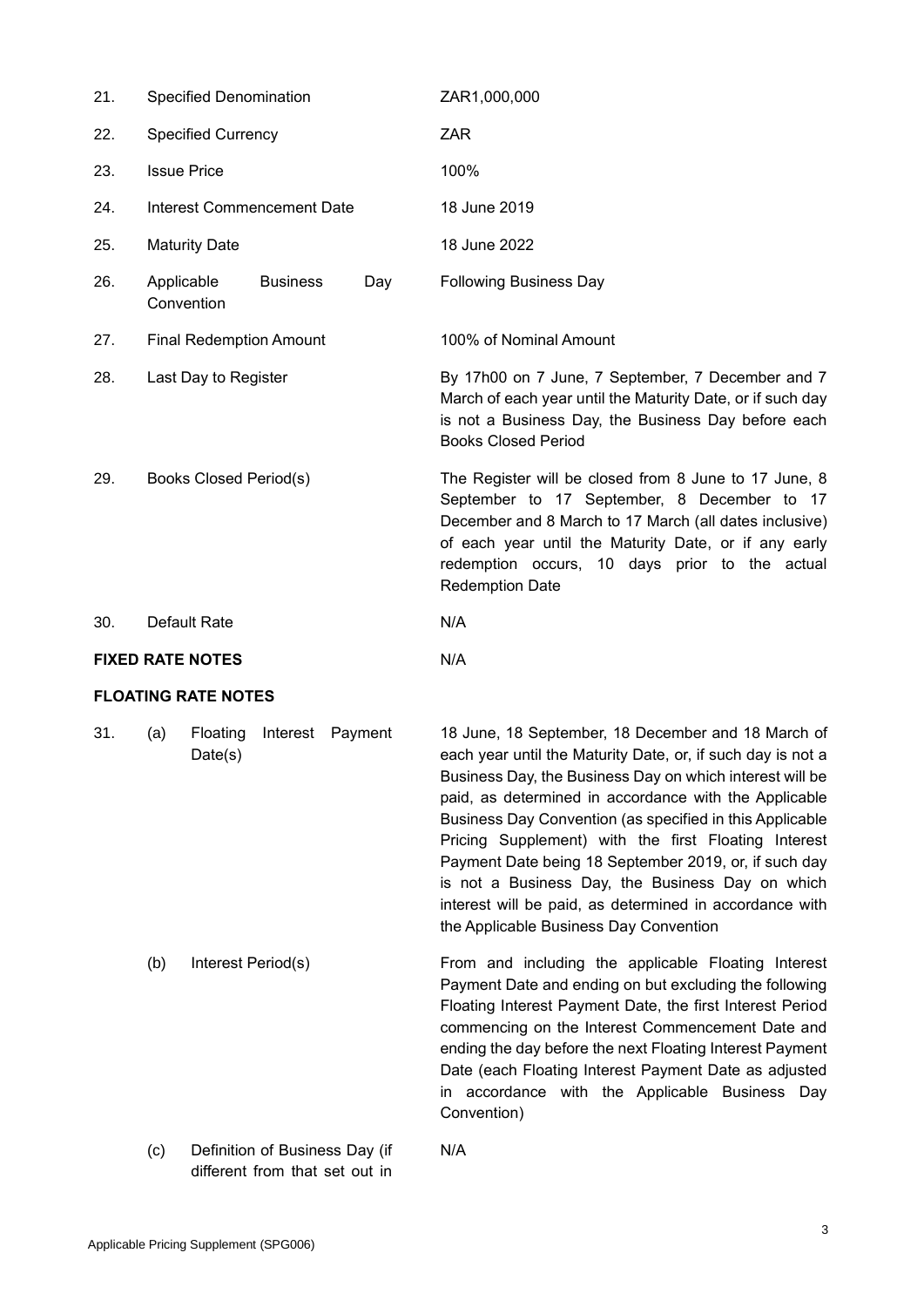Condition 1) (*Interpretation*)

|                            | (d)                                                                                                                                                                                                                       | Minimum Rate of Interest                                                                                              | N/A                                                                                                                                                            |
|----------------------------|---------------------------------------------------------------------------------------------------------------------------------------------------------------------------------------------------------------------------|-----------------------------------------------------------------------------------------------------------------------|----------------------------------------------------------------------------------------------------------------------------------------------------------------|
|                            | (e)                                                                                                                                                                                                                       | Maximum Rate of Interest                                                                                              | N/A                                                                                                                                                            |
|                            | (f)                                                                                                                                                                                                                       | Day Count Fraction                                                                                                    | Actual/365                                                                                                                                                     |
|                            | (g)                                                                                                                                                                                                                       | Other terms relating to the<br>method of calculating interest<br>(e.g.: Day Count Fraction,<br>rounding up provision) | N/A                                                                                                                                                            |
| 32.                        |                                                                                                                                                                                                                           | Manner in which the Rate of Interest<br>is to be determined                                                           | Screen Rate Determination (Reference Rate plus<br>Margin)                                                                                                      |
| 33.                        | Margin                                                                                                                                                                                                                    |                                                                                                                       | 145 basis points per annum to be added to the Reference<br>Rate                                                                                                |
| 34.                        |                                                                                                                                                                                                                           | If ISDA Determination                                                                                                 | N/A                                                                                                                                                            |
| 35.                        | If Screen Rate Determination:                                                                                                                                                                                             |                                                                                                                       |                                                                                                                                                                |
|                            | (a)                                                                                                                                                                                                                       | Reference Rate (including<br>relevant period by reference<br>to which the Rate of Interest<br>is to be calculated)    | 3 month ZAR-JIBAR                                                                                                                                              |
|                            | (b)                                                                                                                                                                                                                       | Interest Rate Determination<br>Date(s)                                                                                | 18 June, 18 September, 18 December and 18 March of<br>each year until the Maturity Date, with the first Interest<br>Rate Determination Date being 12 June 2019 |
|                            | (c)                                                                                                                                                                                                                       | Relevant Screen Page and<br>Reference Code                                                                            | ZAR-JIBAR-SAFEX                                                                                                                                                |
| 36.                        | If Rate of Interest to be calculated<br><b>ISDA</b><br>otherwise<br>than<br>by<br>Determination<br>Screen<br>Rate<br>or<br>Determination, insert basis for<br>determining Rate of Interest/Margin/<br>Fallback provisions |                                                                                                                       | N/A                                                                                                                                                            |
| 37.                        | interest                                                                                                                                                                                                                  | Calculation Agent responsible for<br>calculating amount of principal and                                              | <b>Super Group Limited</b>                                                                                                                                     |
|                            |                                                                                                                                                                                                                           | <b>ZERO COUPON NOTES</b>                                                                                              | N/A                                                                                                                                                            |
|                            |                                                                                                                                                                                                                           | <b>PARTLY PAID NOTES</b>                                                                                              | N/A                                                                                                                                                            |
|                            |                                                                                                                                                                                                                           | <b>INSTALMENT NOTES</b>                                                                                               | N/A                                                                                                                                                            |
| <b>MIXED RATE NOTES</b>    |                                                                                                                                                                                                                           |                                                                                                                       | N/A                                                                                                                                                            |
|                            |                                                                                                                                                                                                                           | <b>INDEX-LINKED NOTES</b>                                                                                             | N/A                                                                                                                                                            |
| <b>DUAL CURRENCY NOTES</b> |                                                                                                                                                                                                                           |                                                                                                                       | N/A                                                                                                                                                            |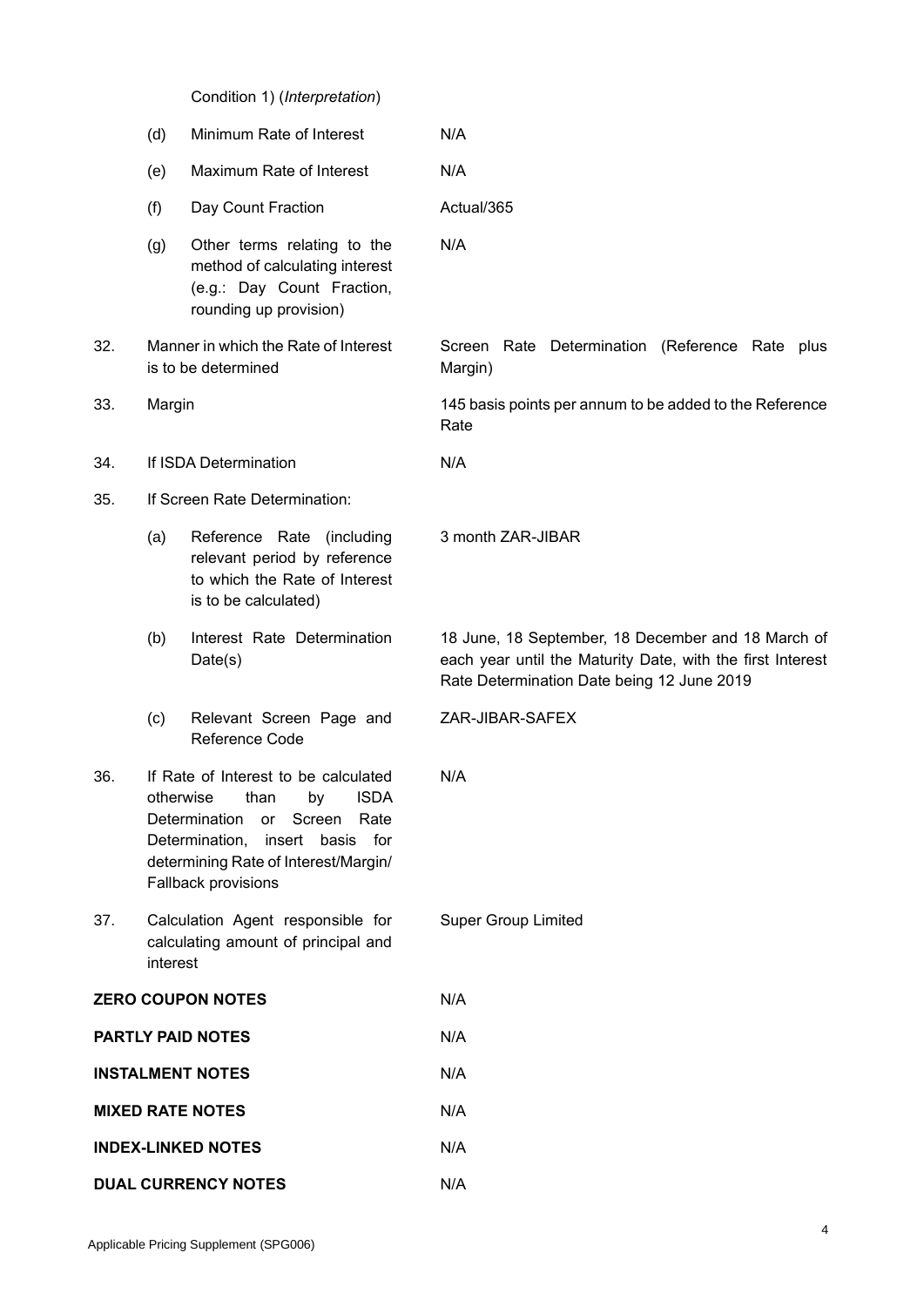| <b>EXCHANGEABLE NOTES</b>                       |                                                                                                                                                                                                                                  | N/A                                                                                                                         |  |  |  |
|-------------------------------------------------|----------------------------------------------------------------------------------------------------------------------------------------------------------------------------------------------------------------------------------|-----------------------------------------------------------------------------------------------------------------------------|--|--|--|
|                                                 | <b>OTHER NOTES</b>                                                                                                                                                                                                               | N/A                                                                                                                         |  |  |  |
| <b>PROVISIONS REGARDING REDEMPTION/MATURITY</b> |                                                                                                                                                                                                                                  |                                                                                                                             |  |  |  |
| 38.                                             | Redemption at the option of the<br>Issuer pursuant to Condition 11.3<br>(Redemption at the Option of the<br>Issuer):                                                                                                             | No                                                                                                                          |  |  |  |
| 39.                                             | Redemption at the Option of the<br>Senior Noteholders pursuant to<br>Condition 11.4 (Redemption at the<br>Option of the Senior Noteholders):                                                                                     | No                                                                                                                          |  |  |  |
| 40.                                             | Redemption in the event of a<br>Change of Control at the election of<br>Noteholders pursuant to Condition<br>11.5 (Redemption in the event of a<br>Change of Control) or any other<br>terms applicable to a Change of<br>Control | Yes                                                                                                                         |  |  |  |
| 41.                                             | Redemption<br>Early<br>Amount(s)<br>payable on redemption for taxation<br>reasons or on Event of Default (if<br>required).                                                                                                       | <b>Yes</b>                                                                                                                  |  |  |  |
| <b>GENERAL</b>                                  |                                                                                                                                                                                                                                  |                                                                                                                             |  |  |  |
| 42.                                             | <b>Financial Exchange</b>                                                                                                                                                                                                        | Interest Rate Market of the JSE Limited                                                                                     |  |  |  |
| 43.                                             | Additional selling restrictions                                                                                                                                                                                                  | N/A                                                                                                                         |  |  |  |
| 44.                                             | ISIN No.                                                                                                                                                                                                                         | ZAG000160227                                                                                                                |  |  |  |
| 45.                                             | <b>Stock Code</b>                                                                                                                                                                                                                | <b>SPG006</b>                                                                                                               |  |  |  |
| 46.                                             | Stabilising manager                                                                                                                                                                                                              | N/A                                                                                                                         |  |  |  |
| 47.                                             | Provisions relating to stabilisation                                                                                                                                                                                             | N/A                                                                                                                         |  |  |  |
| 48.                                             | Method of distribution                                                                                                                                                                                                           | <b>Dutch Auction</b>                                                                                                        |  |  |  |
| 49.                                             | Credit Rating assigned to the Issuer                                                                                                                                                                                             | zaAAA long-term South Africa national scale credit rating<br>(affirmed on 21 November 2018 and will be renewed<br>annually) |  |  |  |
| 50.                                             | <b>Applicable Rating Agency</b>                                                                                                                                                                                                  | Standard & Poor's Ratings Services                                                                                          |  |  |  |
| 51.                                             | Governing law (if the laws of South<br>Africa are not applicable)                                                                                                                                                                | N/A                                                                                                                         |  |  |  |
| 52.                                             | Other provisions                                                                                                                                                                                                                 | N/A                                                                                                                         |  |  |  |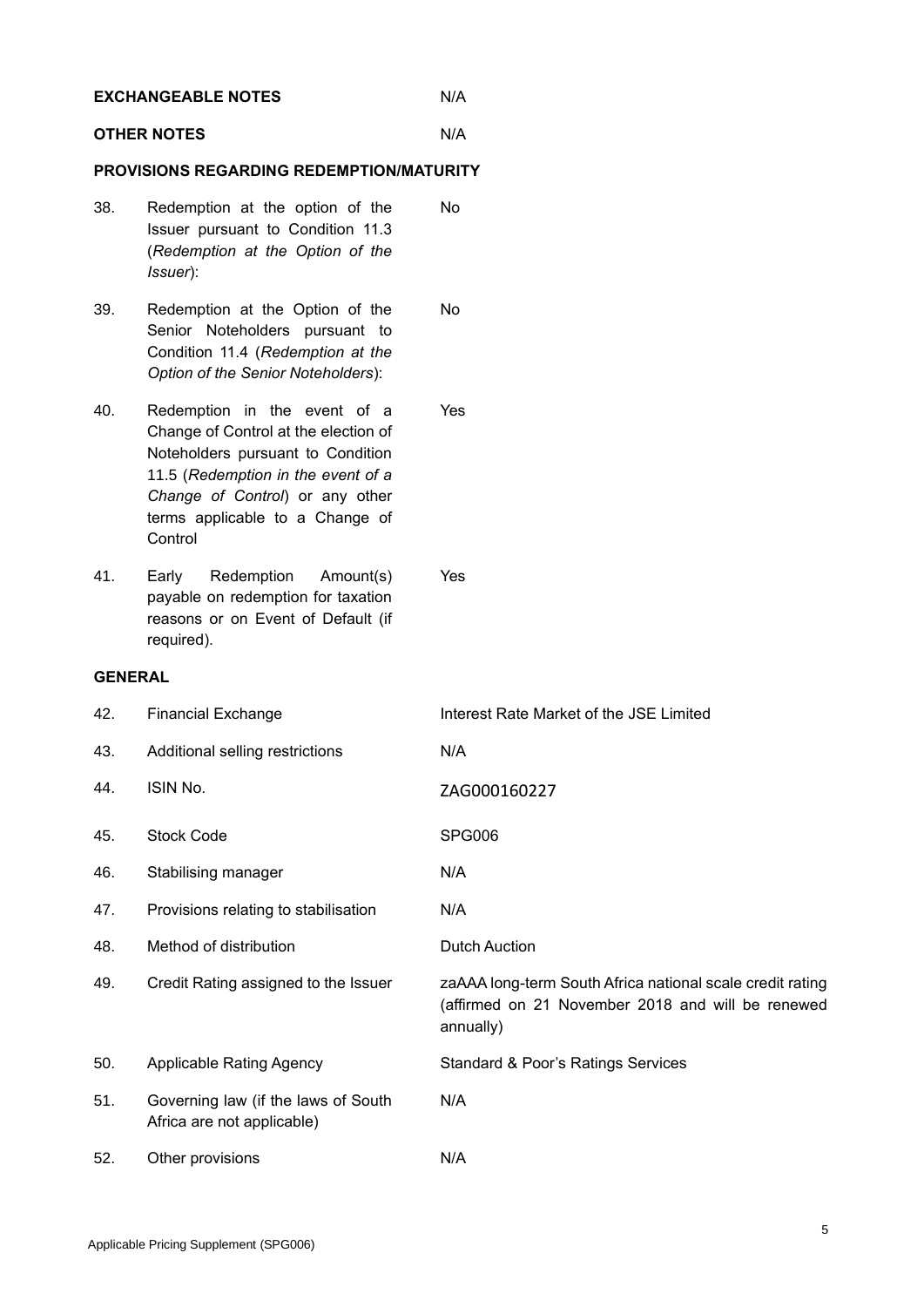#### **DISCLOSURE REQUIREMENTS IN TERMS OF PARAGRAPH 3(5) OF THE COMMERCIAL PAPER REGULATIONS IN RELATION TO THIS ISSUE OF NOTES**

#### 53. Paragraph 3(5)(a)

The "*ultimate borrower*" (as defined in the Commercial Paper Regulations) is the Issuer.

#### 54. Paragraph 3(5)(b)

The Issuer is a going concern and can in all circumstances be reasonably expected to meet its commitments under the Notes.

#### 55. Paragraph 3(5)(c)

The auditor of the Issuer is KPMG Incorporated.

#### 56. Paragraph 3(5)(d)

As at the date of this issue:

- (a) the Issuer has issued ZAR954,000,000, exclusive of this issue, Commercial Paper (as defined in the Commercial Paper Regulations); and
- (b) the Issuer estimates that it may not issue, exclusive of this issue, Commercial Paper during the current financial year, ending 30 June 2019.

#### 57. Paragraph 3(5)(e)

All information that may reasonably be necessary to enable the investor to ascertain the nature of the financial and commercial risk of its investment in the Notes is contained in the Programme Memorandum and the Applicable Pricing Supplement.

### 58. Paragraph 3(5)(f)

There has been no material adverse change in the Issuer's financial position since the date of its last audited financial statements.

### 59. Paragraph 3(5)(g)

The Notes issued will be listed.

#### 60. Paragraph 3(5)(h)

The funds to be raised through the issue of the Notes are to be used by the Issuer for its general corporate purposes.

## 61. Paragraph 3(5)(i)

The obligations of the Issuer in respect of the Notes are unsecured.

## 62. Paragraph 3(5)(j)

KPMG Inc., the statutory auditors of the Issuer, have confirmed that nothing has come to their attention to indicate that this issue of Notes issued under the Programme will not comply in all respects with the relevant provisions of the Commercial Paper Regulations.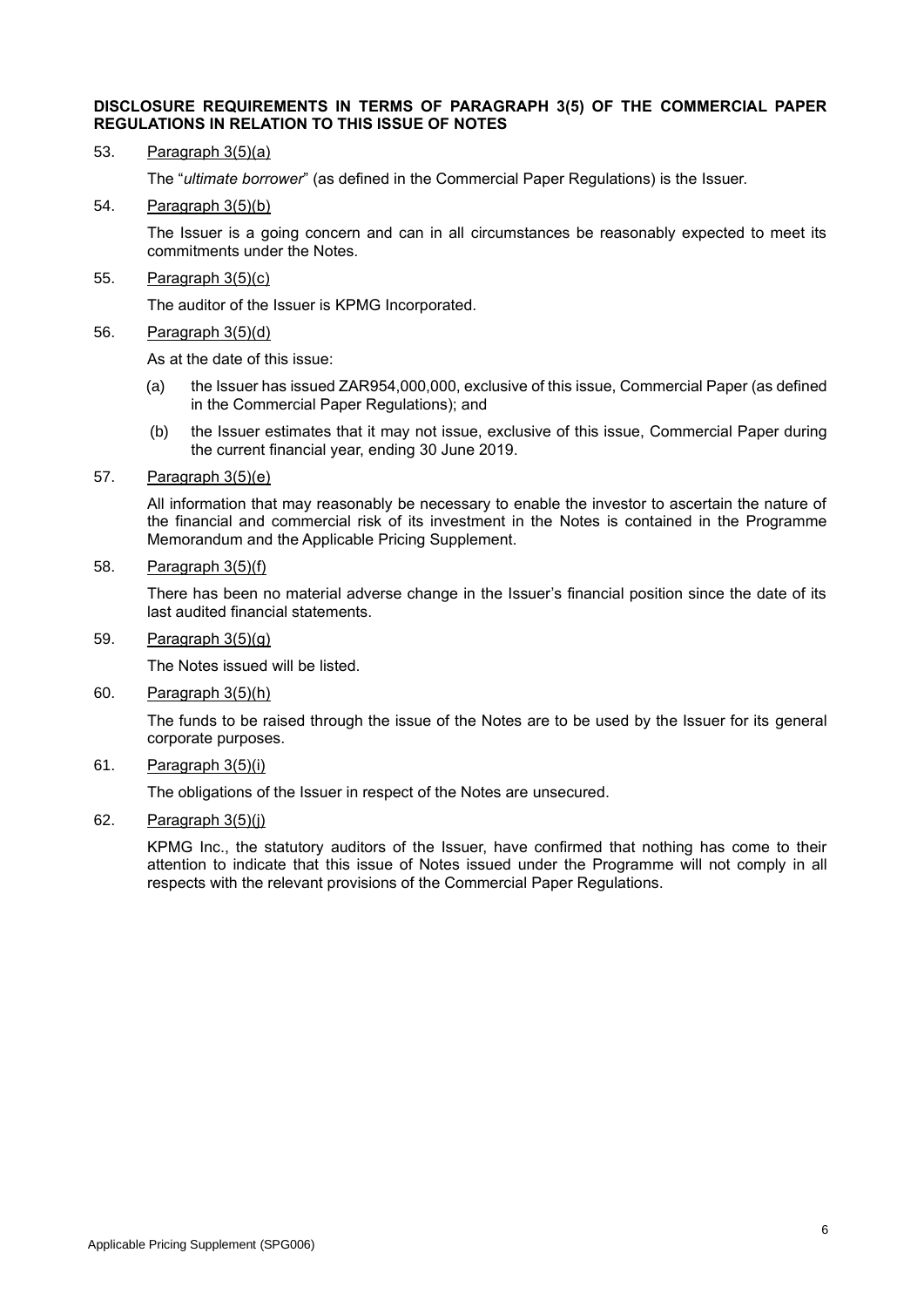## **Responsibility:**

The Issuer certifies that to the best of its knowledge and belief there are no facts that have been omitted from the Programme Memorandum or this Applicable Pricing Supplement which would make any statement false or misleading and that all reasonable enquiries to ascertain such facts have been made as well as that the Programme Memorandum together with this Applicable Pricing Supplement, contains all information required by law and the Debt Listings Requirements of the JSE. The Issuer accepts full responsibility for the accuracy of the information contained in the Programme Memorandum, the Applicable Pricing Supplement, the annual financial statements and the integrated reports of the Issuer and any amendments or supplements to the aforementioned documents, except as otherwise stated therein.

The JSE takes no responsibility for the contents of the Programme Memorandum read with this Applicable Pricing Supplement, the integrated reports, which include the annual financial statements of the Issuer, and any amendments or supplements to the aforementioned documents. The JSE makes no representation as to the accuracy or completeness of the Programme Memorandum read with this Applicable Pricing Supplement, the integrated reports, which include the annual financial statements of the Issuer and any amendments or supplements to the aforementioned documents and expressly disclaims any liability for any loss arising from or in reliance upon the whole or any part of the aforementioned documents. The JSE's approval of the registration of this Programme Memorandum and listing of the Notes is not to be taken in any way as an indication of the merits of the Issuer or of the Notes and that, to the extent permitted by law, the JSE will not be liable for any claim whatsoever.

As at the date of this Applicable Pricing Supplement, the Issuer confirms that the authorised Programme Amount of ZAR5,000,000,000 has not been exceeded.

Application was hereby made to list this issue of Notes on 18 June 2019.